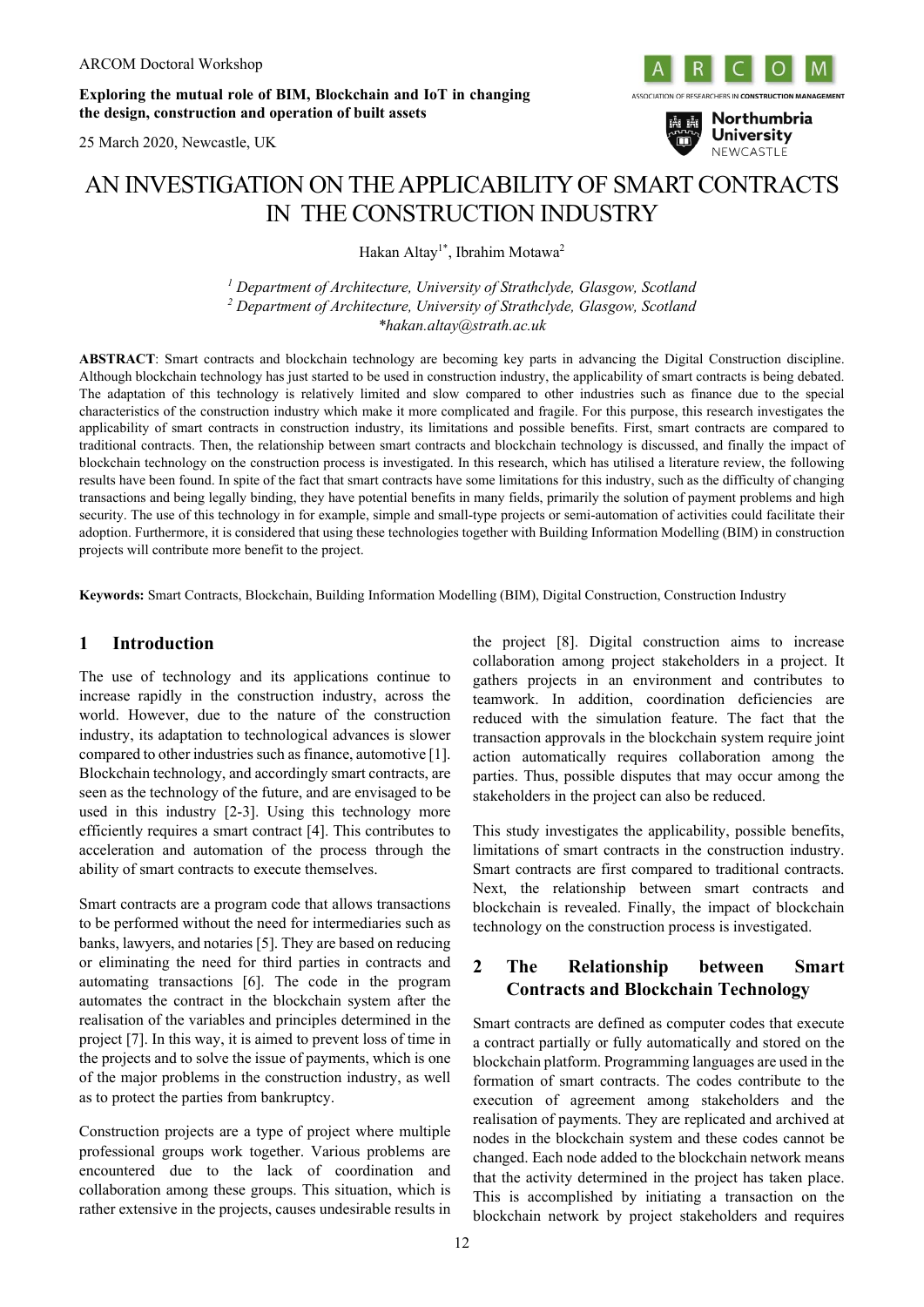consensus among them. If the activity determined in the project has not taken place, the code will not progress [9].

Bitcoin and Ethereum are two common samples of the blockchain system known as distributed ledgers. While Bitcoin has distributed ledgers and cryptography capability, Ethereum may also include codes capable of executing transactions. The Bitcoin blockchain system uses Bitcoin as its digital currency, while the Ethereum blockchain system uses Ether [4]. A transaction fee is required for a smart contract to be executed in blockchain system. In these transaction fees, digital currencies Bitcoin and Ether are used. The payment made in the Ethereum blockchain system is called 'gas'. As the figure of nodes in a blockchain network increases, the amount of gas spent increases accordingly [9]. The size and complexity of a project affect the amount of gas needed. Therefore, the amount of gas to be spent on a large and complex project will be much higher than for a small and simple project.

Today, smart contracts generally carry out the transfer of money among stakeholders through cryptocurrencies in the blockchain system once the set criteria are complete. Figure 1 demonstrates the general working principle of smart contracts in the blockchain system.

*Figure 1. Working Principle of Smart Contracts in Blockchain System [14]*



First, an account is created in the blockchain system, the smart contract depending on the events determined in the project is written as a code to the blockchain system and all project parties are included in this account. In the second step, in consequence of the realisation of an event determined, the conditions coded in smart contracts are triggered. In the third step, the payments are transferred to the related parties in the blockchain system. Finally, the project parties have an immutable example of all the activities that have taken place and they can be accessed at any time. Their functions are expected to increase with their use and adoption over time. In addition, it may take much longer to add criteria such as performance evaluations of the parties and compensation [9]. These limitations would delay the adoption of smart contracts in the construction industry.

## **3 Applicability of Smart Contracts in the Construction Industry**

Smart contracts and blockchain technology have become key parts in the advancement of the finance discipline nowadays [1]. Therefore, this technology is closely related to all sectors based on finance. This situation is reasonable considering the payment method and security for industries

with minor transaction complexity such as banking, real estate, insurance, healthcare and retail. Some countries, including Ghana, Georgia and Honduras, have switched to smart contracts to avoid land disputes and problems in the land transfer [10]. The adoption of smart contracts, which are also considered to be used in the construction industry, is debated due to the nature of this industry.

By its nature, the construction industry is exposed to many variables and unknowns. Transaction load and complexity are higher compared to the industries mentioned above. For this reason, while some of the industry members favour the adoption of smart contracts, some oppose it. For example, in the study conducted by Mason, some of the participants argued that the potential benefits of smart contracts, mainly in eliminating payment problems, outweigh the limitations. On the other hand, some participants specified that adoption is much more difficult than it seems, particularly because of the complexity in the construction works, each identified event cannot be reduced to "yes" or "no" in smart contract transactions [6].

Smart contracts currently make payments automatically based on sensors or devices. However, there is no flexibility in any changes or mistakes during the project. Due to the immutability of the blockchain, a change in the smart contract is fairly complicated [9]. For this reason, it is more reasonable to use and develop these contracts primarily in simple and small-type projects. Thus, while solutions to existing limitations are being developed, both possible losses can be reduced, and their adoption can be facilitated.

Although the main factor in contracts is money, contracts do not consist of just payments. It also includes many key factors such as time, quality and responsibilities. These critical factors are not involved in enabling of smart contracts. This restricts the use of smart contracts in the construction industry. On the other hand, digital construction supports the collaborative approach to tackle the problems encountered [11]. The inclusion of the smart contracts and blockchain technology in the Building Information Modelling (BIM) process increases collaboration in the project and enables more precise data to be obtained [2]. According to Perera et al. BIM has made various contributions to construction projects, but it has been ineffective on supply of goods and services [12]. The potential of blockchain and smart contracts on supply encourages the combined use of these technologies and enables more contribution to the project. In addition, this process contributes to the automation of the contract [6]. Liu et al. investigated the potential benefits of using blockchain and BIM technologies together in sustainable building design information management [13]. As a result of this research, they have demonstrated that smart contracts could be used effectively in this process, the possibility of sustainable design being realised, and proposed a framework for this.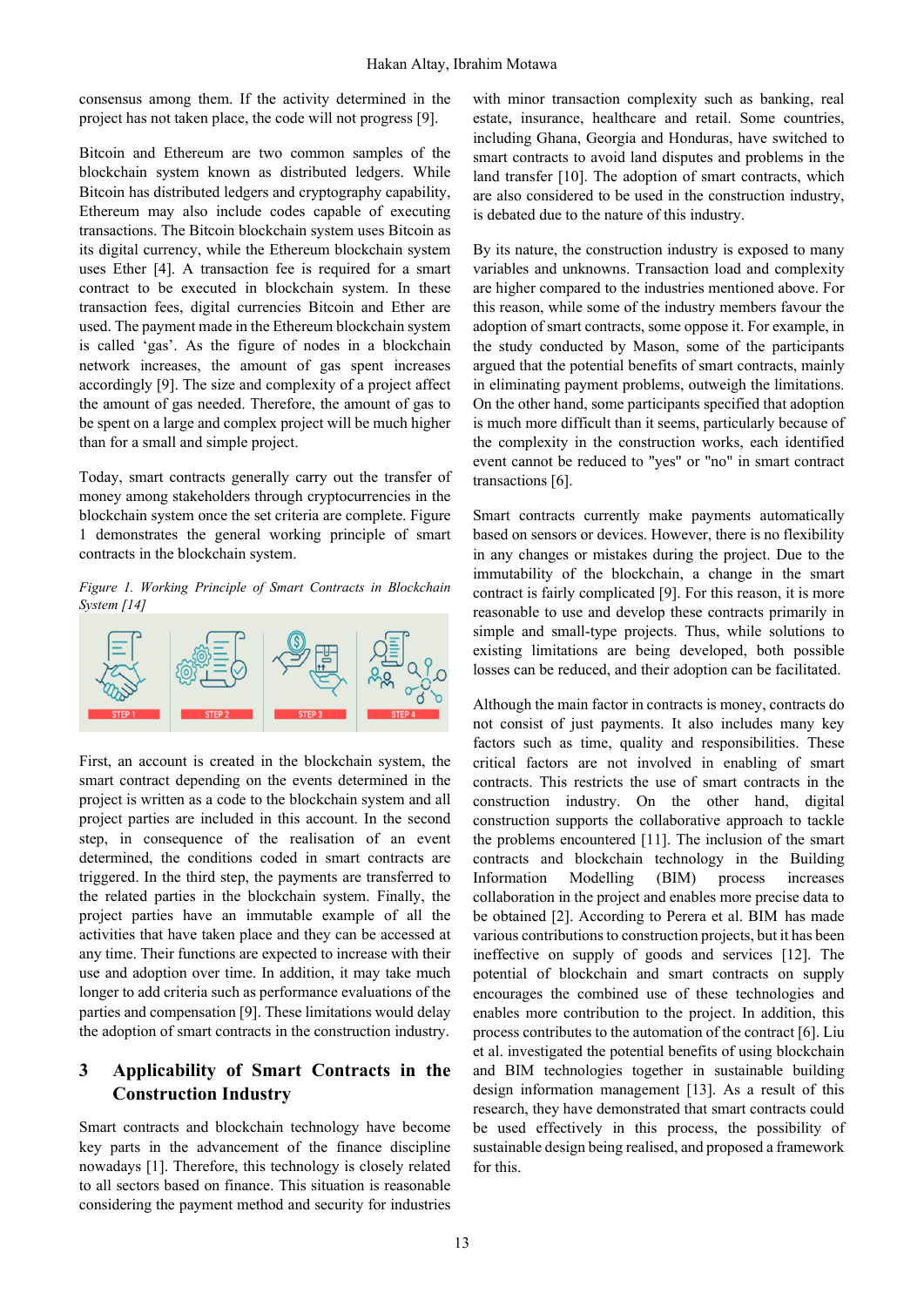Blockchain and BIM can be used together in many fields such as pre-construction, procurement, and construction process, similar to the design process in construction projects. As can be seen from these mentioned studies, the combination of these technologies has the potential to reduce the main problems in the construction industry as well as facilitate their adoption.

## **4 Comparison of Smart Contracts and Traditional Contracts**

This comparison was made to determine the potential advantages and limitations of smart contracts for the construction industry over traditional contracts, and it uses a number of measures such as payments, collaboration and trust, cost and time, possibility of mistake, archiving-backup and safety, prevention of bankruptcy; difficulty changing transactions, long-term trade relations, execution options, hacking and fund security, and legally binding and responsibilities.

#### *4.1 Possible Benefits of Smart Contracts to the Construction Industry*

It is anticipated that smart contracts will be able to solve or reduce some important problems and make a significant contribution to the project if their adaptation to the construction industry is provided. These possible main benefits are outlined below:

**⁕ Payments:** Payments are one of the main problems in the construction industry. It is thought that the most significant advantage of smart contracts will be in solving payment problems. The activities and milestones in the project compose smart contracts in the form of codes. Completion of these determined activities and milestones allows smart contracts activated by sensors to make payments instantly in the blockchain system [15]. This provides construction projects the opportunity to minimise payment-related disputes, one of the main problems encountered in traditional contracts.

**⁕ Collaboration and Trust:** On the basis of blockchain, transactions on the network require consensus. Therefore, project funds are not allowed to be managed by a single person or organisation as in traditional contracts [16]. This increases collaboration and trust among stakeholders while at the same time ensuring the protection of the rights of the parties.

**⁕ Cost and Time:** Since the execution of transactions is automatic in smart contracts, monitoring and execution process does not require human intervention. Thus, the need for monitoring and execution costs in the contract is eliminated [9]. In addition, the amount paid for transaction fees in smart contracts is much less than the transaction fee paid to the bank in traditional contracts [16]. They also prevent any friction that may arise between the parties accordingly. As a result, they contribute to shortening the project duration while reducing the project cost.

**⁕ Possibility of Mistake:** The formation of smart contracts from codes and automating the process of these codes eliminates possible errors during the preparation of contracts in traditional contracts. They also prevent a contract from being perceived differently by different people [1]. Thus, they provide the potential to reduce human errors as well as not requiring human intervention.

**⁕ Archiving, Backup and Safety:** While the parties archive and backup the data themselves in traditional contracts, smart contracts utilise features such as digital archiving, backup and cryptography which are at the core of blockchain. Whole stakeholders in the blockchain network can instantly access the project data and keep it in their archive. Also, the data is encrypted on each block through cryptography [17]. Thus, the project is rather protected against possible attacks.

**⁕ Prevention of Bankruptcy:** In traditional contracts, one of the main reasons for the bankruptcies of the construction companies is the lack of timely payments to the project parties, and the consequent deterioration of the cash flows of the companies. It is expected from smart contracts to guarantee the project funds, to ensure that the payments of project stakeholders and suppliers other than the client are made on time, and to protect the project stakeholders from bankruptcy. In addition, the instant realisation of payments will reduce companies' cash flow problems [18].

#### *4.2 Limitations of Smart Contracts in the Construction Industry*

The adoption of a new technology will induce with it some risks and limitations. These main risks and limitations are summarised below:

**⁕ Difficulty Changing Transactions:** Smart contracts do not offer the opportunity to change transactions in their current form. Considering that the blockchain is immutable, a change in contract is much more complex than standard contracts. The change in the contract will increase the transaction cost of the smart contracts which are normally more economical, and the margin of error resulting from the change [9]. Despite this disadvantage, as the use of smart contracts becomes widespread, such deficiencies could be expected to be resolved or reduced over time.

**⁕ Long-term Trade Relations:** The ability to conduct transactions automatically, seen as a key feature of smart contracts, restricts the flexibility in traditional contracts. For example, in a traditional contract, a short-term delay of payment can be tolerated when long-term trade relations among stakeholders are considered. The absence of such options available in a project that uses a smart contract is one of the main obstacles to their adoption [9].

**⁕ Execution Options:** Another limitation of smart contracts is execution options. Transactions in smart contracts are conducted on the consensus in the blockchain network. The fact that the command system is based on the "yes" or "no"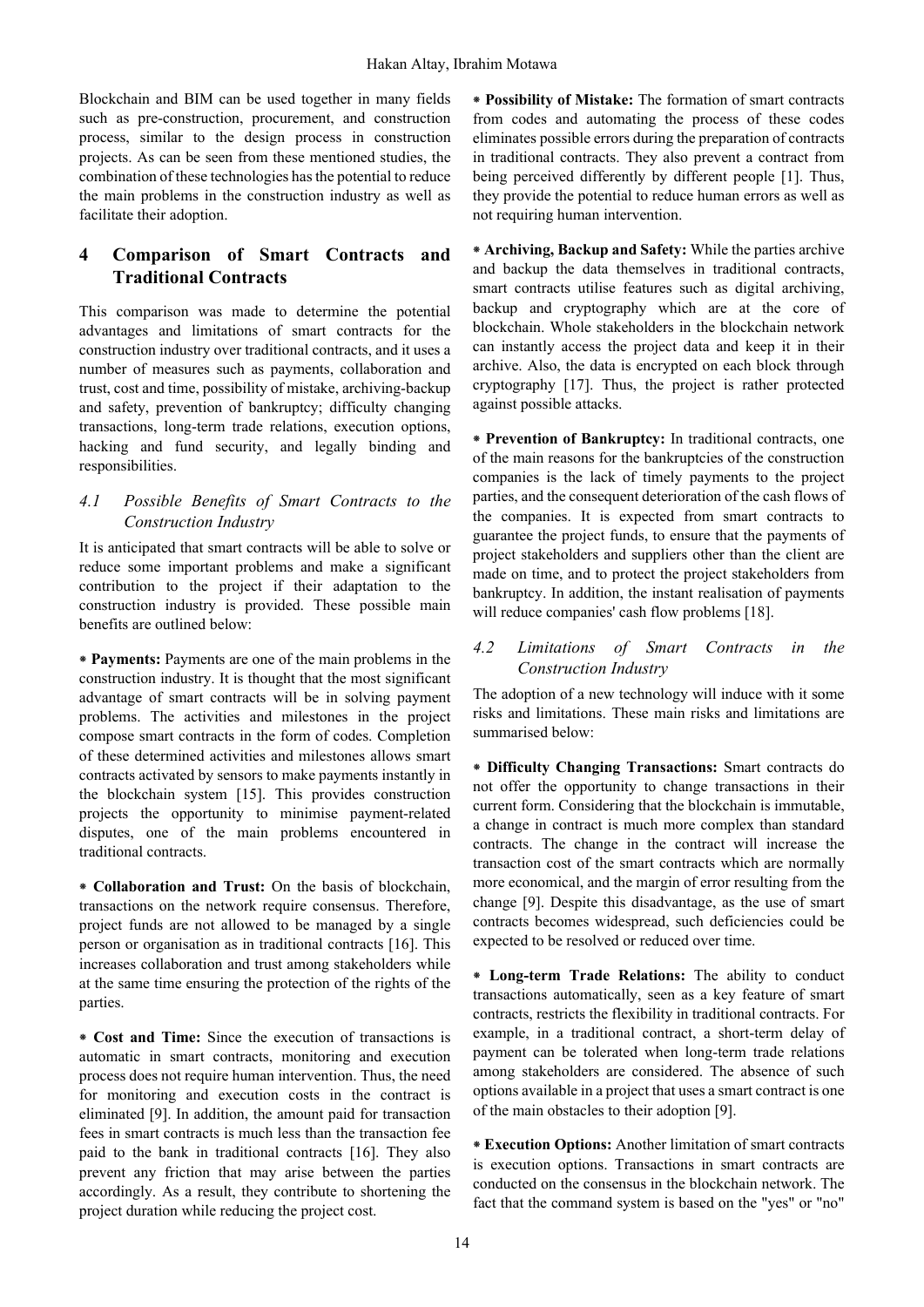principle ("maybe" as a third option can be added in the future) restricts their use [1-7]. For example, "yes" or "no" options are offered to the parties as a payment option by smart contracts in the blockchain system for an identified expired job. If 95% of this job was completed within this time period, the option "no" is selected and no payment is made to the parties.

**⁕ Hacking and Fund Security:** Smart Contracts are much more resistant to tampering and hacking than other applications thanks to the cryptography feature of the blockchain. However, there are still gaps in the system and accordingly some cases of hacking have been encountered in some industries [10]. The fact that the entire project fund is in the system makes the issue even more critical.

**⁕ Legally Binding and Responsibility:** There is currently no legal binding available for smart contracts. In this case, in a project where smart contract is used, if the parties cannot agree on the contract, it causes the problem of which path to follow. It is an issue to be considered who will be responsible for the mistake that may occur in the project. It also includes legal and operational constraints such as what can be done in case of possible problems of sensors that will activate smart contracts and how this affects project stakeholders [19].

## **5 The Impact of Blockchain Technology on the Construction Process**

The construction industry allows many professions to work together. Therefore, the performance data, identity and reliability of the contractors involved in the project must be verified [20]. This is very important for the project to continue as planned, especially in a special and complex project. Stakeholders involved in a project must verify their identity in order to access the blockchain system, otherwise they cannot access the project data. All transactions made in the blockchain system are recorded on the network in the form of chains. The tracking and performance analysis of the project can be done more easily by this feature. In addition, data such as working hours, breaks and wages of labourers can be calculated, and payments can be made automatically accordingly (Figure 2).

*Figure 2. An example for the Use of Blockchain in Construction Site [21]*



Working hours, breaks and wages of labourers can be kept under legal control and used as evidence in possible labourer-employer disputes. Furthermore, the transactions completed in the project require majority approval of the stakeholders in the system [7]. This allows for increased

collaborative work among the stakeholders while contributing to the reduction of possible disputes.

One of the most important features of the blockchain system is that it features cryptography. It is one-way encryption which adds to the security and privacy of the system. The blockchain system encrypts all transactions made in the system [4]. Thus, it is almost impossible to change or manipulate the data contained in the chain [22]. Each transaction performed is added linearly to this network in real-time and this network continuously expands depending on project progress.

Cost, duration and quality are the basic elements in the construction industry. The aim is to achieve maximum quality with minimum cost and duration. The fact that blockchain makes the project traceable and transparent contributes to the increase in quality. It also provides for more efficient material procurement [20]. Blockchain technology offers the opportunity to eliminate intermediaries by smart contracts while eliminating paperwork such as paper, invoices, documents [23]. As a result, it has a positive impact on project cost and duration [19].

#### **6 Conclusion and Recommendation**

Smart contracts are expected to offer benefits to construction projects on key issues such as timely payments; increasing collaboration and trust among stakeholders; optimizing project cost and duration; reducing error rates; archiving, backing up and security of data; and preventing bankruptcy of stakeholders involved in the project. On the other hand, since this technology is quite novel, it needs improvements to overcome the difficulty of changing transactions, to be adoptable to all payment conditions of traditional contracts (e.g. timing of payment, deduction of payment), to improve the security of the system, to formalise legal binding and responsibility in the project.

Smart contracts and blockchain have complementary features. Generally, blockchain facilitates collaboration and trust among the stakeholders while smart contracts execute the blockchain system. With the principle of working together, payments are made instantaneously and automatically.

The fact that Blockchain makes the project traceable, enables collaborative work and contributes to project security makes a significant contribution to the project in terms of cost, quality and duration.

Finally, the use of semi-automatic contracts in the beginning will contribute to the adoption of these systems, as it is quite difficult to change to smart contracts and the blockchain system in one stage. Furthermore, the implementation of these technologies primarily in small and simple-scale projects can ensure that possible limitations are seen more clearly and that the losses that can be experienced in the project remain at a low level. The fact that smart contracts